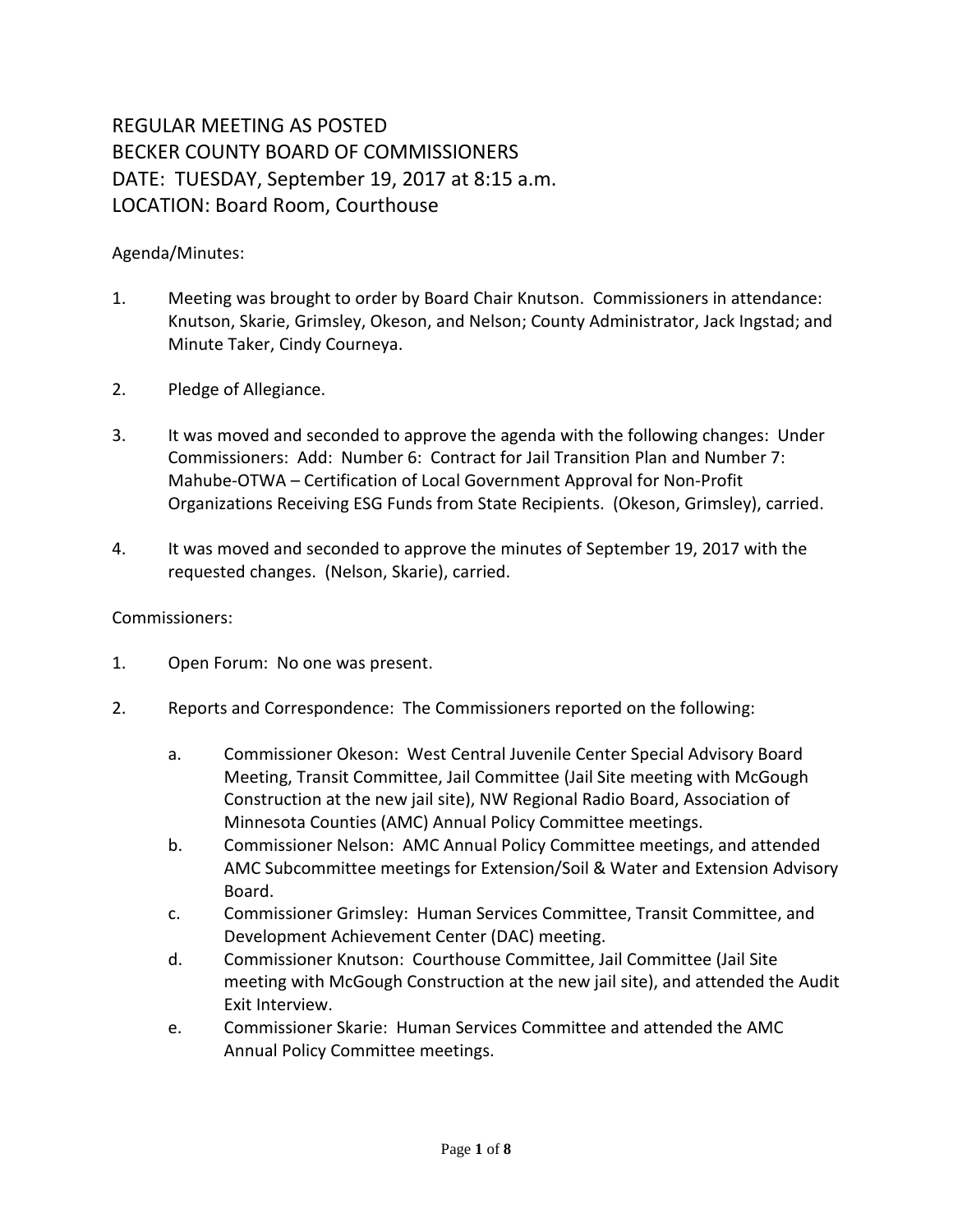- 3. Appointments: Becker County/Detroit Lakes Airport Commission: Airport Commission members, Mark Hagen and Dave Sherbrooke, were present.
	- a. It was moved and seconded to appoint Mark Hagen to the Becker County/ Detroit Lakes Airport Commission. (Okeson, Skarie), carried.
	- b. It was moved and seconded to appoint Howard Hanson to the Becker County/ Detroit Lakes Airport Commission. (Okeson, Grimsley), carried.
- 4. It was moved and seconded to approve the Stormwater Management Facilities Maintenance Agreement, as presented, between Becker County and the City of Detroit Lakes, relative to the Becker County new jail construction project located at 1411 Highway 59 North, Detroit Lakes. (Nelson, Okeson), carried.
- 5. 2018 Budget: County Administrator, Jack Ingstad presented:
	- a. It was moved and seconded to approve Resolution 09-17-2A, that the proposed Becker County Maximum Tax Levy for 2018 be established at \$20,587,490.00, representing a 3.5% increase, with the final levy to be established before December 31, 2017 and not to exceed this proposed levy, and that the public meeting (Budget Hearing) to discuss the 2018 budget will be held on December 14, 2017 at 6:01 p.m. in the Board Room of the Becker County Courthouse. (Nelson, Skarie), carried.
	- b. It was moved and seconded to approve Resolution 09-17-2B, to approve an Economic Development Authority (EDA) Tax Levy in the amount of \$120,000.00 in the 2018 Budget, for the purpose of funding housing and economic development related activities of the Becker County EDA. (Nelson, Okeson), carried.
- 6. Contract for Jail Transition Plan: County Administrator, Jack Ingstad, presented:
	- a. It was moved and seconded to authorize Becker County to negotiate and enter into a contract to hire a consultant, Joanne Nelson, former Kanabec County Jail Administrator, to assist with the development of a Jail Transition Plan, relative to the new Becker County Jail Construction Project; and with ratification of said contract by the Board. (Nelson, Skarie), carried.
- 7. Mahube-OTWA: County Administrator, Jack Ingstad, presented:
	- a. It was moved and seconded to approve the Certification of Local Government Approval for Non-Profit Organizations Receiving ESG Funds from State Recipients, as presented; to approve the emergency shelter activities as proposed by Mahube-Otwa Community Action Parternship, Inc., which are to be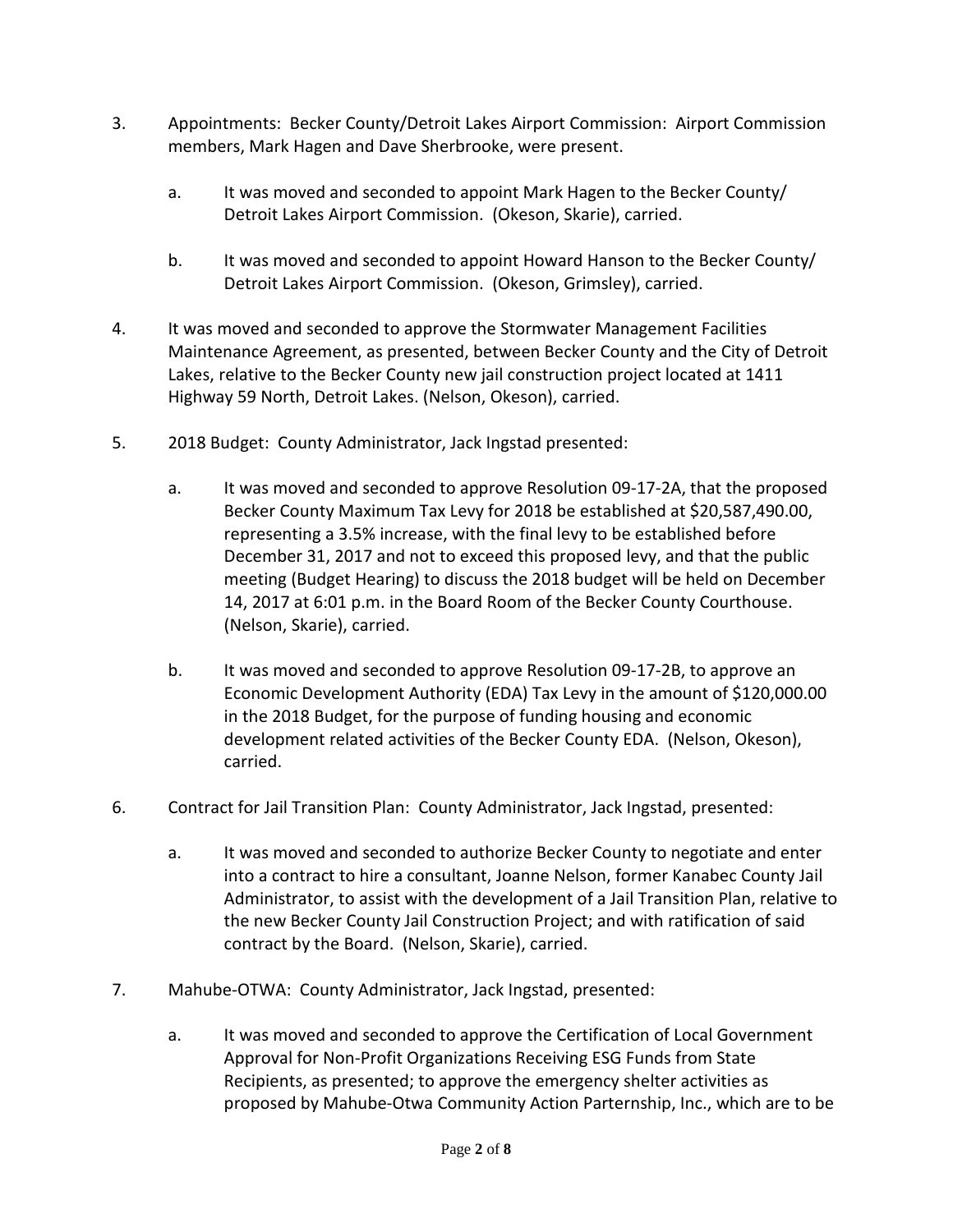located in Mahnomen, Hubbard, Becker, Otter Tail, and Wadena Counties. (Okeson, Skarie), carried.

Finance Committee Minutes: Mary Hendrickson presented:

- 1. It was moved and seconded to approve the Regular Claims, Auditor Warrants, and Over 90-Day Claims, as presented:
	- a. Auditor Warrants (Tuesday Bills):
		- i.  $09/05/2017$ , in the amount of \$ 2,094.74
		- ii. 09/12/2017, in the amount of  $\frac{6}{5}$  52,408.60
		- for a total amount of . . . . . . . . . . . . . .\$ 54,503.34
	- b. Over 90-Day Claims:
		- i. Beug's Ace Hardware, in the amount of \$7.48 (receipt was lost);
		- ii. Lindsey Software Systems, in the amount of \$1,143.00 (invoices just turned in);
		- iii. Sanford, in the amount of \$704.93 (held for MA rate reduction approval).

(Skarie, Nelson), carried.

- 2. It was moved and seconded to approve the purchase of a Server and Storage for Watchguard Videos and Evidence Library, at a cost of \$11,400.00 from High Point Networks, LLC, Fargo, ND. (Okeson, Nelson), carried.
- 3. It was moved and seconded to approve the Extension on Timber Tract 15-26A, for Robert Olson Logging, and for Mr. Olson to pay a 10% fee of \$2,793.68. (Nelson, Grimsley), carried.
- 4. It was moved and seconded to accept the low quote, at a cost of up to \$1,000.00, from Burn Boiler & Mechanical, Fargo, ND, for maintenance service for the Human Services boiler. (Nelson, Grimsley), carried.
- 5. It was moved and seconded to approve the purchase to replace the Scan Station Computer for the Recorder's Office, at a cost of \$900.40, from Morris Electronics, Morris, MN. (Grimsley, Skarie), carried.

Auditor-Treasurer: Mary Hendrickson presented:

- 1. It was moved and seconded to approve the Tobacco License renewals for the following:
	- a. Fisher Properties of Cormorant Cormorant Bottle Shop Cormorant Township;
	- b. Toad Lake Store Toad Lake Township;
	- c. Sunlite Bar & Grill Detroit Township.

(Grimsley, Okeson), carried.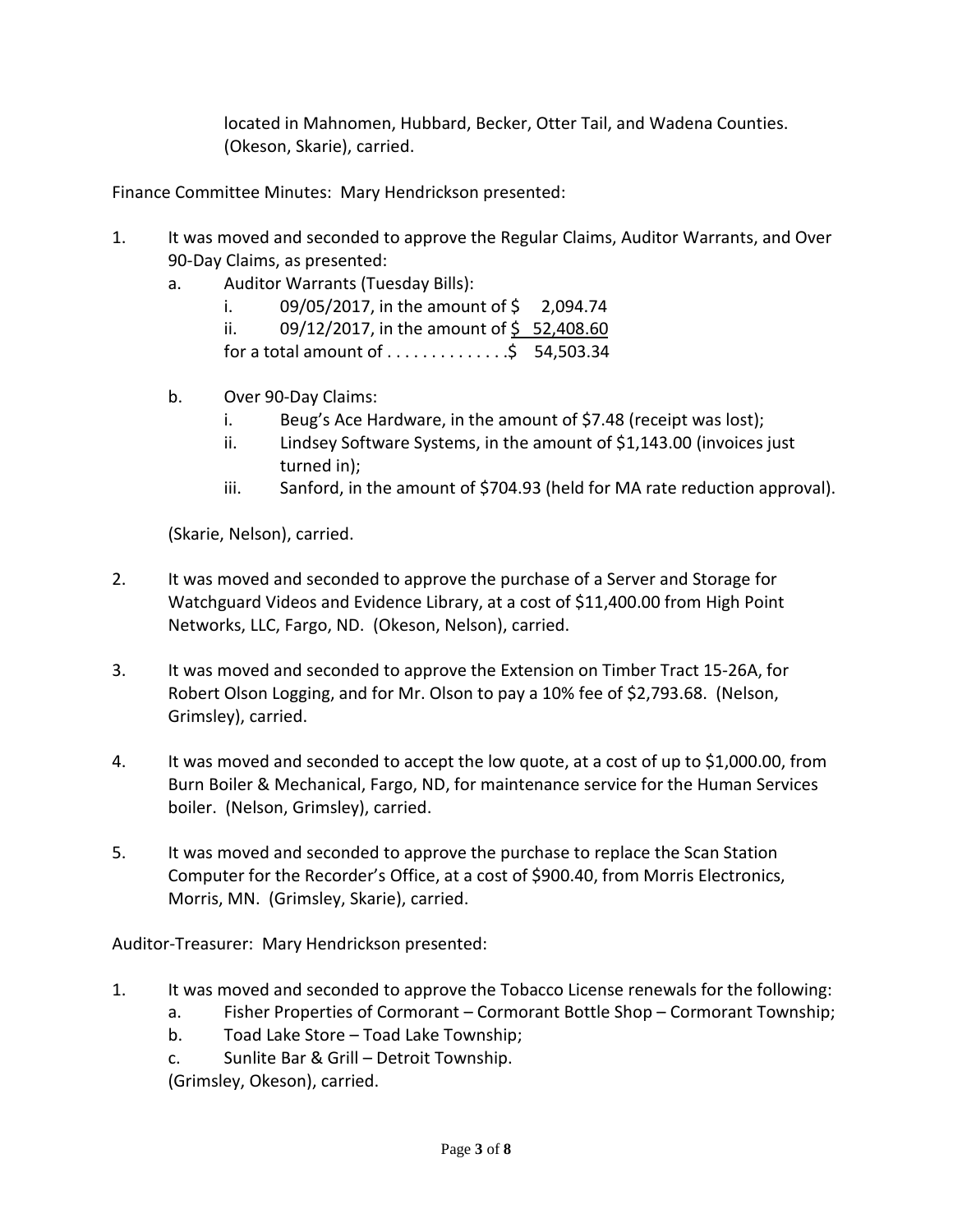2. It was moved and seconded to accept the July 2017 Cash Comparison and Investment Summary, as presented. (Nelson, Grimsley), carried.

Assessor: Abatements: Steve Carlson presented:

- 1. It was moved and seconded to approve the following abatements, as presented:
	- a. PIN #: 17.8481.000 Lake Eunice Clerical error: \$32.00;
	- b. PIN #: 06.8567.000 Cormorant Township Camper has current tabs: \$230.00;
	- c. PIN #: 06.8806.000 Cormorant Township No Value-Over paid taxes: \$8.00;
	- d. PIN #: 08.8849.000 Detroit Township Mobile removed 12/16: \$30.00;
	- e. PIN #: 17.8485.000 Lake Eunice Clerical error: \$184.00;
	- f. PIN #:  $28.8138.000 -$  Shell Lake Township No value-Over paid taxes:  $$14.63$ ;
	- g. PIN #:  $32.8005.040 -$  Sugar Bush Township Camper was removed  $12/16$ : \$164.00;
	- h. PIN #: 32.8033.318 Sugar Bush Township Camper has current tabs: \$60.00;
	- i. PIN #: 32.8033.106 Sugar Bush Township Camper has current tabs: \$248.00;
	- j. PIN #: 33.8055.000 Toad Lake Township Camper has current tabs: \$464.00;
	- k. PIN #: 49.2450.000 City of Detroit Lakes Clerical error: \$196.00;
	- l. PIN #: 49.8580.000 City of Detroit Lakes Camper has current tabs: \$144.00

for the total in Abatements at \$1,774.63. (Grimsley, Nelson), carried.

Buffalo-Red River Watershed District (BRRWD): Bruce Albright, BRRWD Administrator, presented, along with BRRWD Board Members, Chair, Gerald Van Amburg (Clay County), and Secretary, John Hanson (Becker County):

1. Bruce Albright presented the BRRWD 2016 Annual Report and provided a summary and overview of the watershed's activities/projects, accomplishments, and financial statements for the year ending December 31, 2016. He commented on the good working relationship the watershed has with the Becker County Soil and Water Conservation District. He also extended an invitation to the Board of Commissioners to attend the upcoming Fall District Tour scheduled for Thursday, September 28, 2017, with the bus leaving The 34 (former Galaxie Supper Club) in Barnesville at 1:30 p.m.

Human Services: Denise Warren presented:

- 1. It was moved and seconded to approve Resolution 09-17-2G, to hire a full-time Adult Services Supervisor through the regular hiring process through the Merit System, due to a resignation, and if filling the position creates a Social Worker vacancy in the Human Services Department, to then fill that vacancy also. (Skarie, Grimsley), carried.
- 2. It was moved and seconded to approve the purchase of headsets, mice, and scanners for the Financial Department, as presented, at a cost of \$5,735.00 from Amazon and using SNAP bonus funds. (Grimsley, Skarie), carried.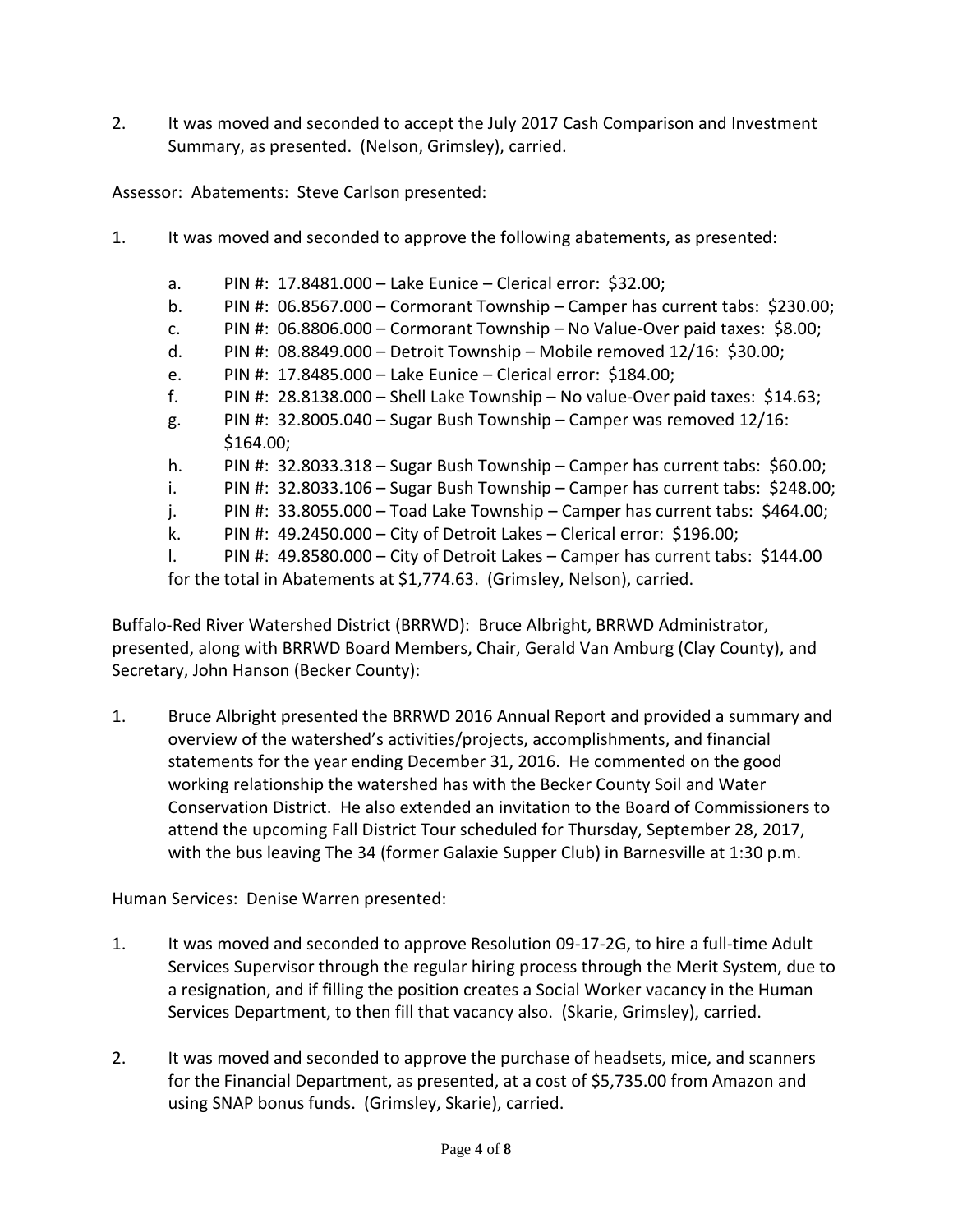3. It was moved and seconded to approve the Human Services claims for Community Health, Human Services, and Transit, as presented. (Skarie, Grimsley), carried.

Land Use Department – Natural Resources Management (NRM) – Mary Hendrickson and Steve Skoog presented:

1. It was moved and seconded to offer ten (10) Timber Tracts on Tax-Forfeited Lands, as presented, for the Becker County Timber Auction to be held on Friday, October 13, 2017 at 10 a.m., at the Becker County Courthouse, Detroit Lakes, MN. (Nelson, Okeson), carried.

Land Use Department – Parks & Recreation: Steve Skoog and Guy Fischer presented:

1. It was moved and seconded to approve the Shell Lake Block Access and Parking Lot Project Quotes received September 8, 2017, and to approve the contract and accept the low quote of \$7,500.00 from Reino Hendrickson. (Nelson, Grimsley), carried.

Human Resources: Health Insurance – Request for Proposal (RFP) – Nancy Grabanski presented:

1. It was moved and seconded to approve moving forward with the process to develop a Request for Proposal (RFP), to provide a quote for matching or near matching Becker County's employee-offered health insurance benefits, or to provide other plan designs, due to a 19% increase in Becker County's share towards employee health insurance. (Grimsley, Skarie), carried.

Planning & Zoning: Patty Swenson and Kyle Vareberg presented:

- 1. It was moved and seconded to concur with the Planning Commission (September 12, 2017), to deny the request submitted by Ryan Haugrud, for a Conditional Use Permit (CUP) to store no more than twenty-five (25) collector cars on a five (5) acre wooded lot, for the project located at 17556 County Highway 11, Audubon, MN, based on the testimony of Audubon Township and the fact it is located in a residential area. (Skarie, Nelson), carried.
- 2. It was moved and seconded to concur with the Planning Commission (September 12, 2017), to approve the request submitted by Steve Bolton for a Conditional Use Permit (CUP) for approval of a 7-8 foot high fence, for the project located at 34196 East Boot Lake Road in Park Rapids, MN, due to the fact it meets Chapter Eight, Section Eleven of the Becker County Zoning Ordinance, and with the stipulation that all things are to be kept inside the fence. (Okeson, Nelson), carried.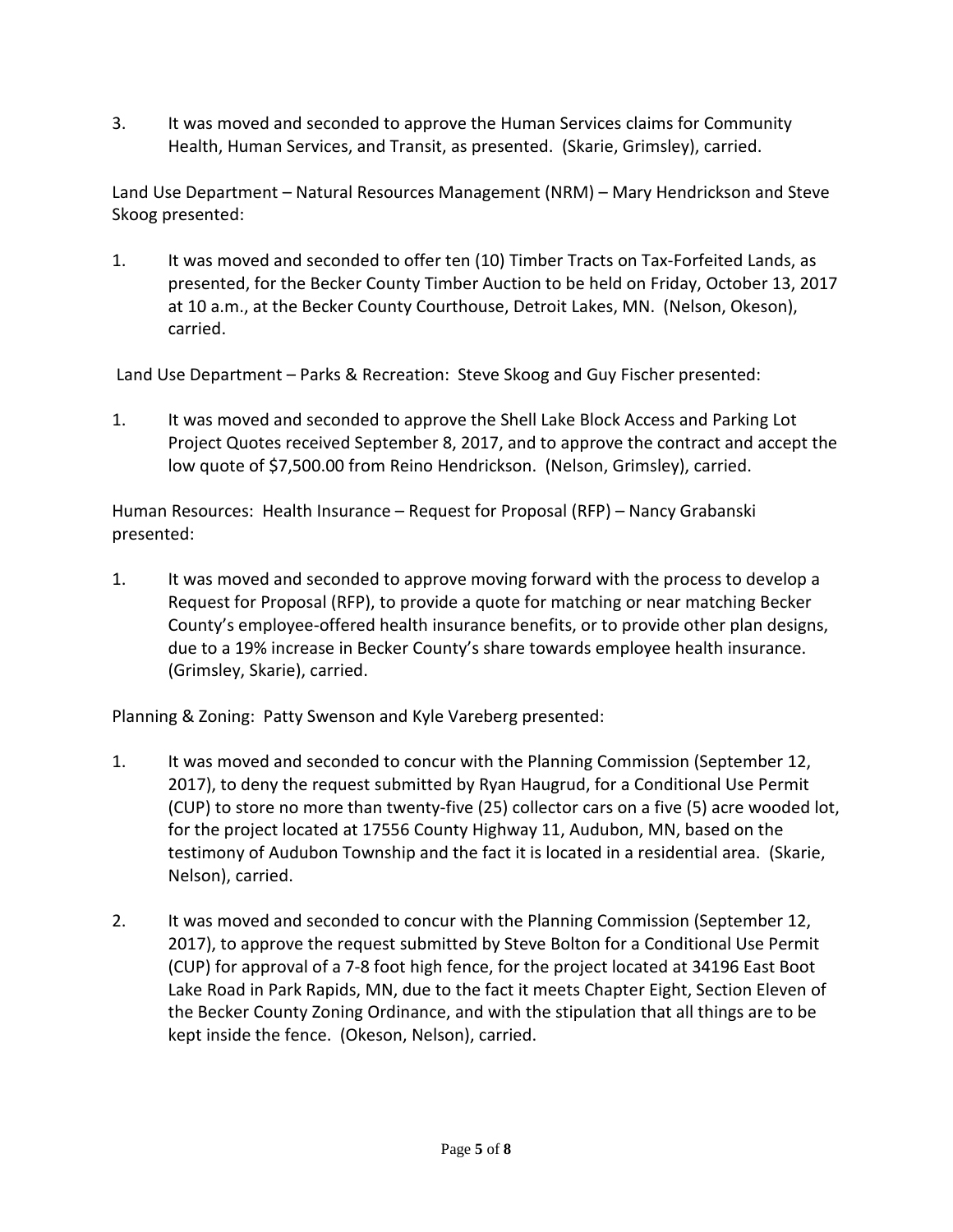- 3. It was noted that the applicant, Kevin Karel, chose to table his request for a Conditional Use Permit (CUP) to allow sixteen (16) overnight RV sites for the project located at Cormorant Inn, 10510 County Highway 5, Pelican Rapids, MN.
- 4. It was moved and seconded to concur with the Planning Commission (September 12, 2017), to approve the request submitted by Doyle and Lori Thompson, for a Conditional Use Permit (CUP) for approval of converting an existing turkey production facility to a boat, pontoon, camper, and other recreational vehicle storage over the next 1-5 years, for the project located at 22181 County Highway 21, Detroit Lakes, MN, due to the fact it meets Chapter Eight, Section Eleven of the Becker County Zoning Ordinance. (Okeson, Skarie), carried.
- 5. It was moved and seconded to concur with the Planning Commission (September 12, 2017), to approve the request submitted by Rodger Allen Joseph Klemm Rev. Living Trust, for a Conditional Use Permit (CUP) for a gravel mining operation, for the project located at 12542 Rew Lane, Frazee, MN, due to the fact it meets Chapter Eight, Section Eleven of the Becker County Zoning Ordinance, and with the stipulation that calcium Chloride be placed on the road during dusty times. (Okeson, Nelson), carried.
- 6. It was moved and seconded to concur with the Planning Commission (September 12, 2017), to approve the request submitted by Rodger Allen Joseph Klemm Rev. Living Trust, for a Conditional Use Permit (CUP) for a gravel mining operation, for the project located at 31538 County Highway 10, Frazee, MN, due to the fact the request meets Chapter Eight, Section Eleven of the Becker County Zoning Ordinance, and with the stipulations that the use of the permit be strictly for strip mining with no gravel screening or crushing. (Okeson, Nelson), carried.
- 7. It was moved and seconded to concur with the Planning Commission (September 12 2017), to approve the request submitted by K&A Enterprises, for approval of a final plat for a common interest community with fifteen (15) lots, for the project located at 12144 County Highway 4, Lake Park, MN, due to the fact the request meets Chapter Eight, Section Nine of the Becker County Zoning Ordinance. (Nelson, Okeson), carried.
- 8. It was moved and seconded to concur with the Planning Commission (September 12, (2017), to approve the request submitted by Wetli Properties, LLC, for approval of a final plat consisting of twenty-one (21) lots, for the project located at 10909 Townline Road, Audubon, MN, due to the fact the request meets Chapter Eight, Section Five of the Becker County Zoning Ordinance. (Okeson, Skarie), carried.
- 9. It was moved and seconded to concur with the Planning Commission (September 12, 2017), to approve the request submitted by Gill Gigstead, Jr., for a Conditional Use Permit (CUP) for approval of a family cemetery in accordance with MN Statute Chapter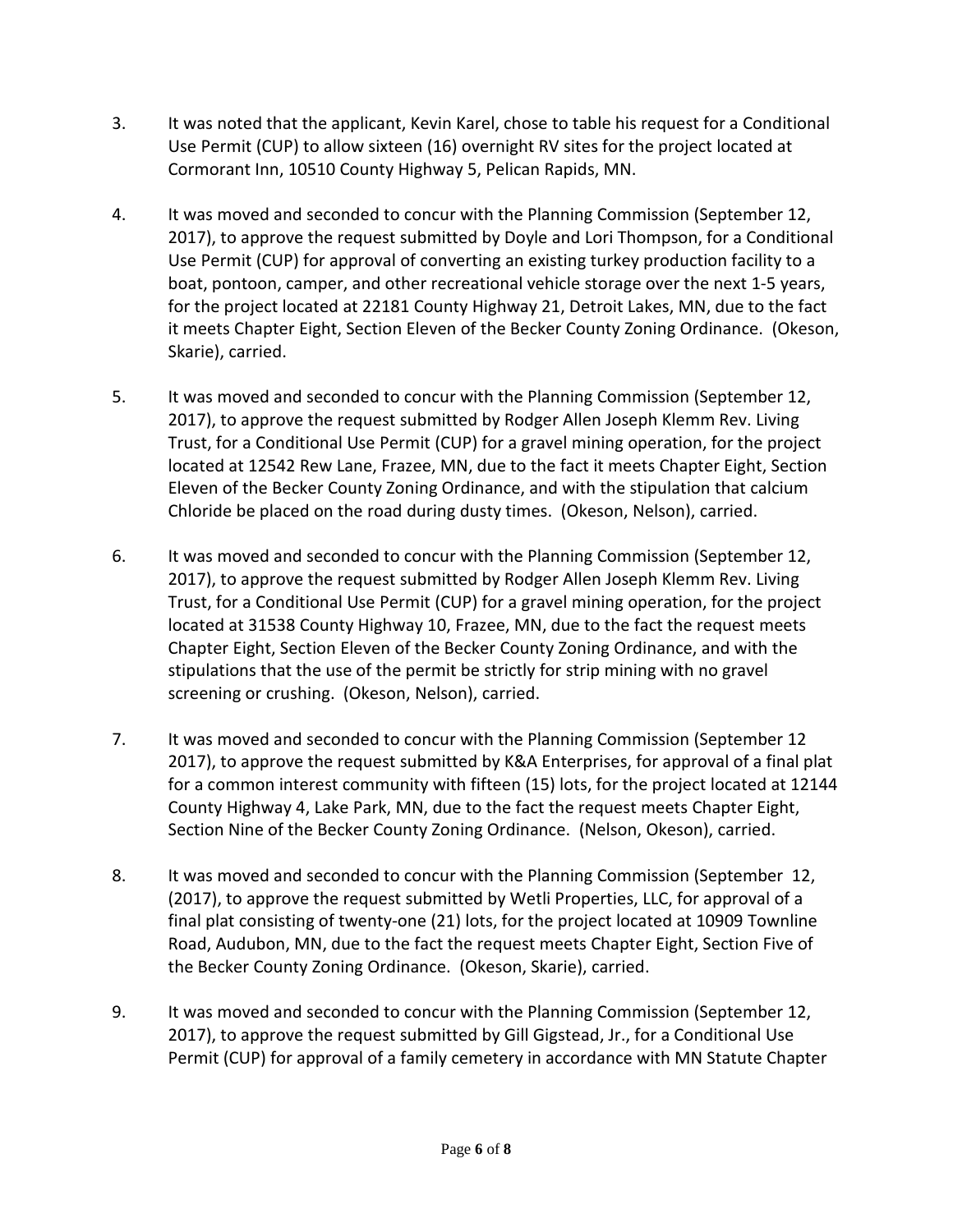307, for the project located at 17296 County Highway 29, Detroit Lakes, MN, due to the fact the request meets Chapter Eight, Section Eleven of the Becker County Zoning Ordinance. (Okeson, Skarie), carried.

10. It was moved and seconded to approve Resolution 09-17-2H, to hire a full-time Sewer Inspector/Zoning Technician through the normal hiring process, due to a resignation. (Skarie, Grimsley), carried.

Highway: Jim Olson presented:

- 1. It was moved and seconded to approve Resolution 09-17-2C, as presented, to accept the low bid in the amount of \$2,840,334.80 from Robert R. Schroeder Construction, Inc., Glenwood, MN for Project SAP 003-607-022, for bridge replacement, approach grading, bituminous surfacing, utilities, and lighting for the Lake Park Bridge project; and to authorize and direct the County Board Chair and County Administrator to execute and enter into said contract, on behalf of Becker County. (Nelson, Okeson), carried.
- 2. It was moved and seconded to approve Resolution 09-17-2D, as presented, that Becker County agrees to the terms and conditions of the MN State Transportation Fund Grant Agreement with the MN Commissioner of Transportation, in the amount of \$1,036,144.79, for the construction of Bridge No. 03513, and that Becker County will pay any additional amount by which the cost exceeds the estimate and return to the MN State Transportation Fund any amount appropriated for the bridge, but not required; and that the County Board Chair and County Administrator are authorized to execute the grant agreement with the Commissioner of Transportation concerning said grant. (Okeson, Nelson), carried.
- 3. It was moved and seconded to approve Resolution 09-17-2E, as presented, that Becker County enter into a cooperative agreement with the City of Lake Park for reconstruction of County State Aid Highway Number 7 (2<sup>nd</sup> Street) including Bridge over BNSF Railway; to define the rights and obligations of the agencies with respect to the repair and replacement of the bridge, street, and utilities located on CSAH 7 within the City Corporate Limits (on 2<sup>nd</sup> Street from approximately 150 feet north of Canfield Street to Front Street); and to authorize and direct the County Board Chair and County Administrator, on behalf of the County, to execute the agreement and any amendments to said agreement. (Nelson, Okeson), carried.
- 4. It was moved and seconded to approve the execution of BNSF Utility Permit Agreements, as presented, at a cost of \$7,050.00 plus insurance. (Nelson, Okeson), carried.
- 5. It was moved and seconded to approve Resolution 09-17-2F, to sell wetland banking credits to the City of Detroit Lakes at the unit sale price of \$0.55 per square foot, plus any applicable transaction fees, and that Becker County agrees to sell 0.59 acres of